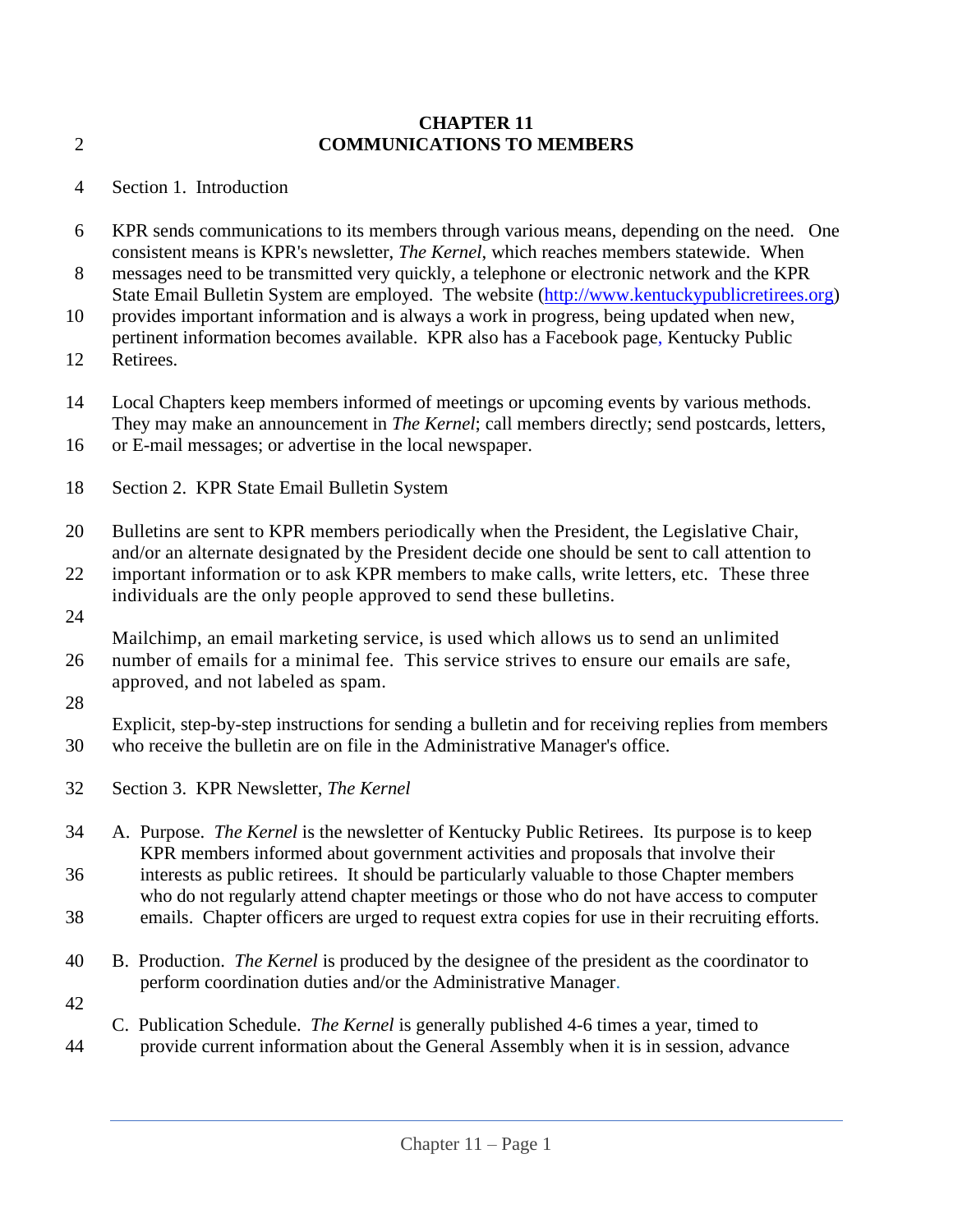notice of KPR's annual meeting, and information pertaining to election of State Officers. 46 Publication dates may be revised as events dictate.

- 48 The coordinator, having discussed the upcoming edition with KPR's President in advance of publication, advises the various officers and directors when material is needed from them. 50 Each chapter should have a designee responsible for preparing chapter reports when solicited for *The Kernel*.
- 52
- D. Distribution. *The Kernel* is sent to every KPR member (one per household). It is mailed 54 in bulk at special non-profit rates (the most economical means), allowing delivery somewhat slower than first class. A link may be emailed to those members who opt to 56 receive it that way.
- 58 Section 4. Telephone or Electronics Network.

60 A telephone network is a telephone communication procedure that enables members without computer access to be informed of the necessity of calls that should be made to Legislators and 62 others quickly in particular times such as the Legislative Session.

- 64 1) The chapter legislative chair should obtain from the chapter membership chair a list of all members by county with their names, addresses, telephone numbers, and E-mails. The
- 66 chapter legislative chair should then select the coordinator from each county and/or others that are willing to help with contacting members in their county by phone or E-mail when
- 68 they have been notified by the State Legislative Chair or the chapter president that contacts need to be made to legislators on a particular item or legislative bill. These
- 70 contacts can be handled with E-mails for those members with computer access, and by telephone to those that do not have access.
- 72 2) The Communication Network should be organized before the need arises.
- 3) These lists should be updated as the membership chair receives new members. Deceased 74 and terminated members should be removed and the Administrative Manager should be notified as soon as possible.
- 76 4) When a coordinator leaves, the lists should be transferred to whoever will take over the duties for that county.
- 78 5) Each time a membership chair receives a new updated list; copies should be made and forwarded to the Chapter Legislative Chair.
- 80

Section 5. KPR Website [\(http://www.kentuckypublicretirees.org\)](http://www.kentuckypublicretirees.org/)

- 82 -- The website is an important resource for communicating with KPR members and the public.
- 84 -- The webmaster shall design and maintain the website with input from the President or his designated representative. Changes to the website design and postings of articles and other
- 86 information must be approved in advance by the President or his/her designated representative, the only individuals authorized to give such approval.
- 88